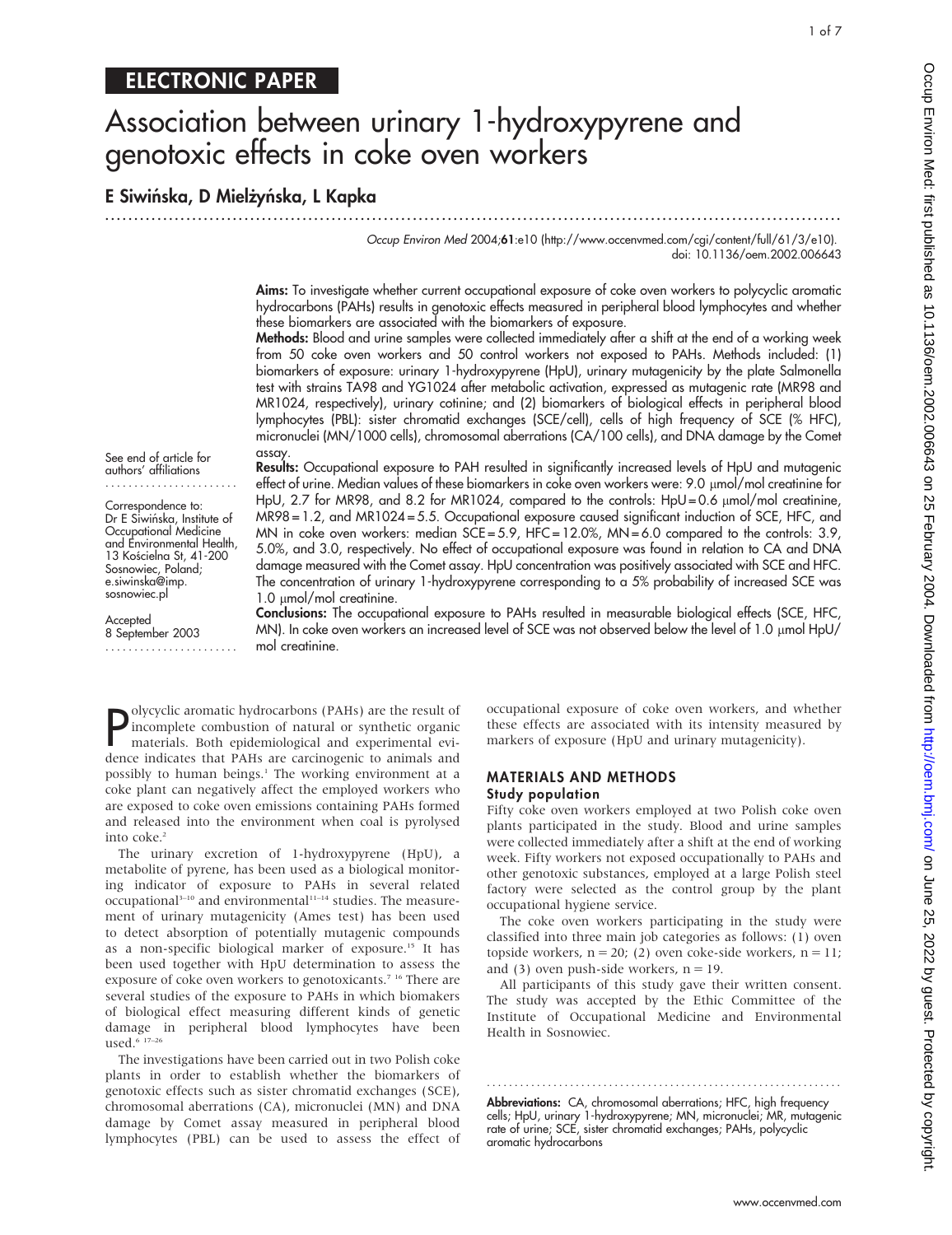- The biomarkers of genotoxic effects-SCE, HFC, and MN—are appropriate for surveillance studies of coke oven workers exposed to PAHs.
- The association found between the probability of increased SCE in PBL and 1-hydroxypyrene concentrations in post-shift urine suggests that HpU should not increase the level of  $1.0 \mu$ mol/mol creatinine.

### Determination of 1-hydroxypyrene in urine

The determination of HpU in urine was carried out using the HPLC method developed by Jongeneelen and Anzion.<sup>27</sup> HpU in the 10 ml urine samples was enzymatically deconjugated and then transferred to primed C18 octadecyl cartridges (J. T. Baker), washed with 10 ml of water, and eluted with 9 ml of methanol. The components of the eluate were separated by means of high pressure liquid chromatography on the HP 1090 apparatus (Hewlett Packard) with the ODS C18,  $200\times2.1$  mm column, while HpU was quantitatively determined using the fluorescence detector HP 1046 (Hewlett Packard) with 229 nm excitation and 400 nm emission wavelengths.

The detection limit was 0.14 nmol of HpU per litre of urine. HpU concentrations were expressed in  $\mu$ mol/mol creatinine to account for differences in urine dilution.

### Determination of creatinine in urine

Urinary creatinine concentrations were analysed using a standard colorimetric method following the picric acid reaction and absorption at 520 nm.28

The reliability of HpU and creatinine concentration measurements were confirmed by the intralaboratory control, as well as by the intercomparison programme for occupational and environmental medical-toxicological analyses organised by the German Society for Occupational and Environmental Medicine in Erlangen. As a result, the Institute of Occupational Medicine and Environmental Health in Sosnowiec was granted the certificate for HpU analysis in occupational and medical applications.

### Urinary mutagenicity

The analysis included the preparation of urine extracts according to the Yamasaki and Ames method.<sup>29</sup> The organic substances present in urine were condensed using adsorption and desorption methods on columns filled with organic resin XAD-2. The extracts were examined by the aid of the Ames incorporation plate test.<sup>30</sup> Before the examination the dichloromethane extracts of urine were dissolved in DMSO (dimethyl sulphoxide).

Three doses  $(20, 40, 80 \mu)$  of DMSO solution; representing 6, 12, 24 ml of urine) were examined twice on two bacterial strains: TA 98 (from Prof. B M Ames) and YG 1024 (from Prof. T Nahomi), with metabolic activation (+S9 mixture).

Experimental points and the background mutation rate were used to calculate the least square regression line, using the volume of urine as an independent variable and revertant colonies per plate as the dependent variable. Using the equation of the regression line, the predicted value of dependent variable in 24 ml of urine was calculated. Mutation effect was expressed as mutagenic rate/24 ml of urine.

To select the doses with a linear dose-response relation, a method of point rejection was applied. The assessment of data fitting to the model was done by the least square method involving regression analysis and analysis of variance

## Policy implications

• Establishment of the quantitative relation between the level of 1-hydroxypyrene (HpU) and biological effect measured as SCE frequency can be used for preventive action in the coke oven industry.

instead of maximum likelihood method proposed by Bernstein, with the assumption of the significance level p equal or lower than 0.05.

The mutagenic rate (MR) is a ratio of a number of induced revertants to a number of revertants in the control sample. The control sample was prepared with redistilled water instead of urine and subjected to the same procedure as the urine samples (including DMSO and S9 mix). When the value of the mutagenic activity is  $\geq 2$ , the sample is considered to be mutagenic. Samples exhibiting toxic properties in the Ames test were excluded from statistical analysis.

### Determination of cotinine in urine

The determination of cotinine was carried out using a high performance liquid chromatography (HPLC) method. A 10 ml aliquot of urine from a sample was mixed with an internal standard (3,4-dihydrobenzylamine, 20 µg/ml) and 1 ml of saturated borate buffer, pH 9. The prepared sample was transferred into a tandem of octyl C-8 and silica gel columns (J T Baker). Cotinine from columns was eluted with 1 ml aliquots of 70% methylene chloride and 30% methanol containing 1% ammonium hydroxide. The extract was dried under a nitrogen stream and then reconstructed in a 0.2 ml mobile phase. Cotinine was determined by HPLC using an RP-C18 column (Serva) and a spectrophotometric detector  $(\lambda = 259 \text{ nm})$ . The mobile phase contained 88% water, 12% acetonitrile, 640 mg/l octanesulphonic acid sodium salt, and 5.95 g/l K<sub>2</sub>HPO<sub>4</sub>, pH adjusted to 4 using H<sub>3</sub>PO<sub>4</sub>. The range of determination was 50–2000 ng/ml. The low detection threshold was 20 ng/ml and the coefficient of variation below 10%.<sup>31</sup>

### Determination of cytogenetic endpoints in lymphocytes

### **Cultures**

Venous blood was taken from each subject using heparinised vacutainer tubes. Lymphocyte cultures were set up by adding 0.5 ml of heparinised blood to 4.5 ml of chromosome medium (RPMI 1640, Gibco) supplemented with 20% heat inactivated fetal bovine serum (Gibco), antibiotics (penicillin and streptomycin), and L-glutamine. Lymphocytes were stimulated by 1% phytohaemagglutinin (Gibco).

### SCE assay

The cultures were incubated for 72 hours at 37 $^{\circ}$ C in 5% CO<sub>2</sub> with 0.25 ml of 5-bromo-2'-deoxyuridine (BrdU, Sigma). Two hours prior to harvesting, Colcemid (Gibco) was added. The cells were collected by centrifugation, resuspended in a pre-warmed hypotonic solution (0.075 M KCl) for 20 minutes, and fixed in acetic acid:methanol (1:3, v/v). Chromosome preparations and stained slides were prepared following the Anthosina and Poriadkowa procedure.<sup>32</sup>

A total of 50 complete metaphases per donor were scored to determine the proportion of cells that underwent one, two, or three divisions. Data from <50 metaphases were discarded. The proliferate rate index (PRI) was calculated according to the formula PRI =  $(M_1+2M_2+3M_3)/N$ , where  $M_1$ ,  $M_2$ , and  $M_3$ indicate those metaphases corresponding to the first, second, and third divisions, and N is the total number of metaphases scored.<sup>33</sup>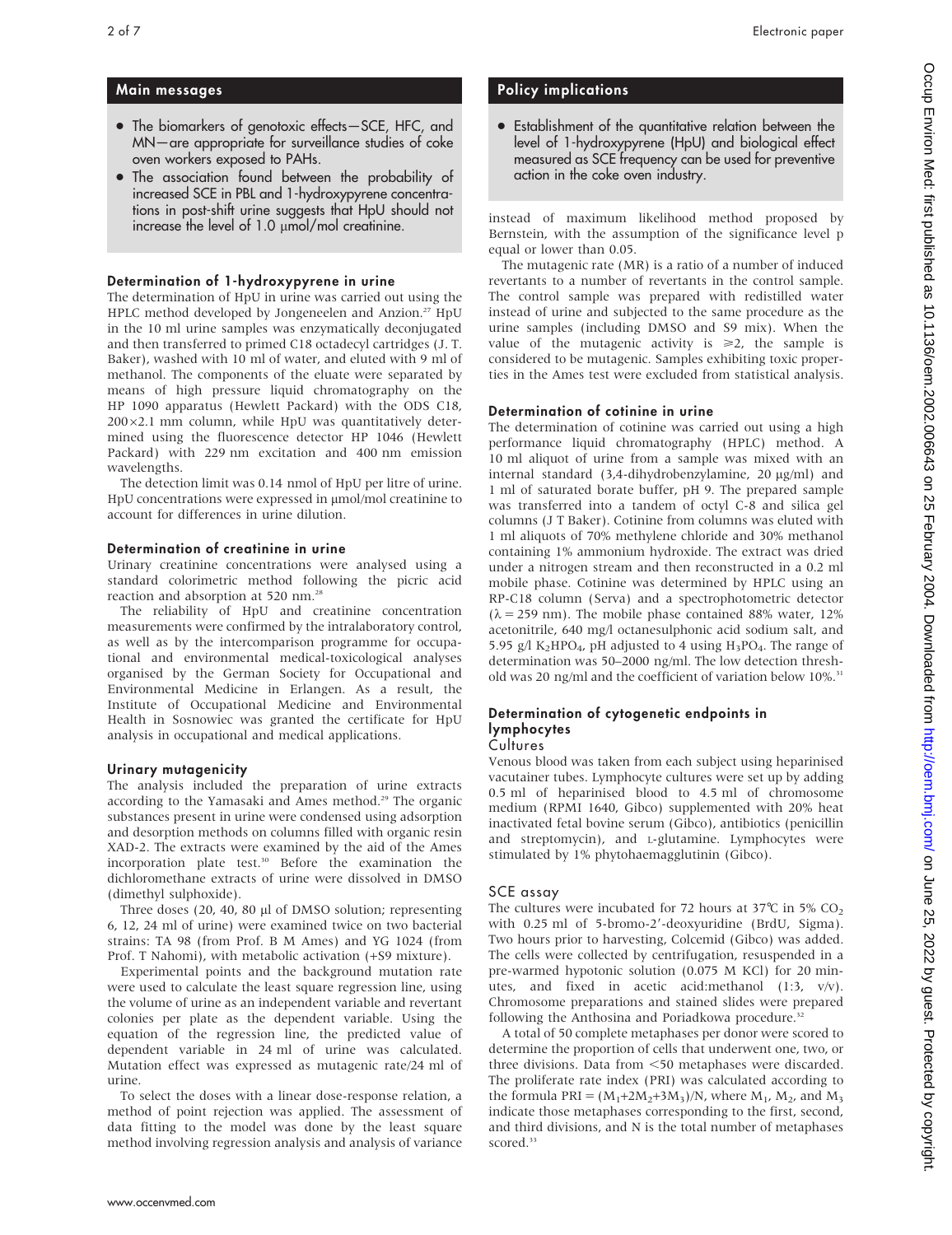The percentage of high frequency cells (HFC) for each individual was estimated using the pooled distribution of all SCE measurements. HFC was defined as cells that displayed over the 95th centile of the distribution of SCE per cell in the control population.<sup>34</sup>

#### CA assay

The cultures were incubated for 48 hours at 37˚C. Two hours prior to harvesting, colcemid was added to arrest the cells in metaphase. The cells were collected by centrifugation, resuspended in a pre-warmed hypotonic solution (0.075 M KCl) for 25 minutes, and fixed in acetic acid:methanol (1:3, v/v). Air dried preparations were made and the slides were stained with Giemsa. A total of 100 well spread metaphases containing  $46+1$  chromosomes was examined for each donor on coded slides, otherwise the data were discarded.<sup>35</sup>

#### MN assay

Briefly, the cultures were incubated at 37℃ for 72 hours, and 44 hours after the initiation of cultures, cytochalasin-B (Sigma) at a concentration of 6  $\mu$ g/ml was added to arrest cytokinesis. MN slides were stained with 10% Giemsa in phosphate buffer. A total of 1000 binucleates cells with well preserved cytoplasm was examined for each subject on coded slides and the total number of MN and the frequency of binucleated cells with MN (BNMN) were scored.<sup>36</sup>

#### Comet assay

The test was performed on whole blood cells under alkaline conditions.37 The slides containing agarose embedded cells were first immersed in cold, freshly prepared lysing solution (2.5 M NaCl, 100 mM Na2EDTA, 10 mM Tris-HCl, 1% lauroyl sarcosinate, 1% Triton X-100; pH 10) for a minimum of one hour at 4˚C, to lyse the cells and allow DNA to unfold. After 20 minutes of DNA unwinding in ice cold, high pH electrophoresis buffer (1 mM Na2EDTA, 300 mM NaOH, pH 13), electrophoresis was conducted for 30 minutes at 25 V (300 mA). The slides were then neutralised with dropwise 0.4 M Tris-HCl (pH 7.5), washed three times for five minutes, and stained with 60  $\mu$ l of a 4'6-di-amidino-2phenylindole dihydrochloride (DAPI) solution.

Slides were then visually examined using a fluorescence microscope. One hundred cells were scored at  $400 \times$ magnification, and mean comet length was calculated for each subject. Moreover, cells were graded visually into five categories (0–4) according to the amount of DNA in the tail, where 0 indicates undamaged cells and 4 indicates highly damaged cells.

#### Questionnaire

A self administered questionnaire was used to determine present health status; age; duration of occupational exposure; diet; smoking habits; additional sources of exposure at the dwelling site (industrial plants, heavy traffic); heating system; x ray exposition; incidents of cancer diseases in family.

#### Statistical analysis

Responses to the questionnaire and analytical data were stored in a database and statistically analysed using STATISTICA for Windows, version 9.9, 1997.

The data were examined for normal distribution by the  $\gamma^2$ test. Since most variables were not normally distributed we decided to use non-parametric descriptive statistics (medians and quartiles). Comparisons between two samples were performed by the Mann-Whitney U test.

Multiple regression analysis was used to identify the factors which influenced biomarkers of exposure and effects. When necessary (HpU, MR, HFC, MN) the variable

distribution was normalised by log transformation. Except for the smoking habit, the assessment of which was based on urinary cotinine determination (non-smoking: cotinine concentration  $\leq 400$  ng/ml = 0; smoking  $>400$  ng/ml = 1), confounding factors were assessed according to responses to the questionnaire and included: age (years), duration of occupational exposure to PAHs (for coke oven workers, years), intake of grilled meals (1 if at least three meals per week; otherwise 0), intake of home grown vegetables and fruit (0 if no; 1 if yes, because of high environmental pollution in this region), additional sources of environmental pollution at a dwelling site (0 or 1), heating system (presence of coal burning stoves inside flats = 1, other heating systems = 0), plant index (1 for the coke plant, 0 for control group), permanent intake of medicines (0 or 1), medicines taken recently (0 or 1),  $x$  ray exposition during the six months previous to sampling (0 or 1), incidences of cancer diseases in family (0 or 1).

To assess the relation between biomarkers of exposure and effect, Spearman rank correlation analysis was applied on the data of the total population.

The determinants of increased prevalence of abnormal values of the variables were identified by applying a logistic regression model to the data of total population: independent continuous variables (HpU, MR98, and MR1024 – lognormal) versus dependent categorical variables (SCE and MN). Dependent variables were considered abnormal when they exceeded the 95th centile value of the respective distribution in the control group (SCE/cell  $\ge 5 = 1$ , SCE/cell  $\le 5 = 0$ ; MN  $\geq 11 = 1$ , MN  $\leq 11 = 0$ ; HFC were excluded because of the small number of data). The odds ratios with 95% confidence limits were calculated to assess the extent of influence of significant parameters on the increased prevalence of abnormal values of cytogenetic effects.

#### RESULTS

All subjects participating in the study filled in a questionnaire. Table 1 presents the characteristics of the control workers and workers exposed to PAHs. The mean age of exposed workers was slightly lower than that of the control group. Both groups were well matched with regard to their socioeconomic status (workers) and smoking habits. The number of smokers was higher in the exposed group but the increase was not significant. Not significant difference between two groups was also noticed regarding the level of urinary cotinine.

The level of exposure to PAHs and other mutagenic substances was assessed by two biomarkers of exposure: urinary 1-hydroxypyrene and urinary mutagenicity measured by the Salmonella (Ames) test with TA98 (MR 98) and YG1024 (MR 1024) strains with metabolic activation (+S9mix) (table 2). A significant difference between the control group and the coke oven workers concerning both biomarkers was observed. Urinary 1-hydroxypyrene and mutagenic activity were analysed for their association with confounding factors. Of 12 examined factors, only one—

| <b>Parameters</b>                          | Control<br>$(n = 50)$ | Coke oven<br>$(n = 50)$ | p value |
|--------------------------------------------|-----------------------|-------------------------|---------|
| Age (years)*<br>Years of exposure to PAHs* | 43.6(6.3)             | 40.2 (7.8)<br>16.0(7.9) | 0.017   |
| Number of smokers<br>(questionnaire)       | 24 (48%)              | 33 (66%)                | NS      |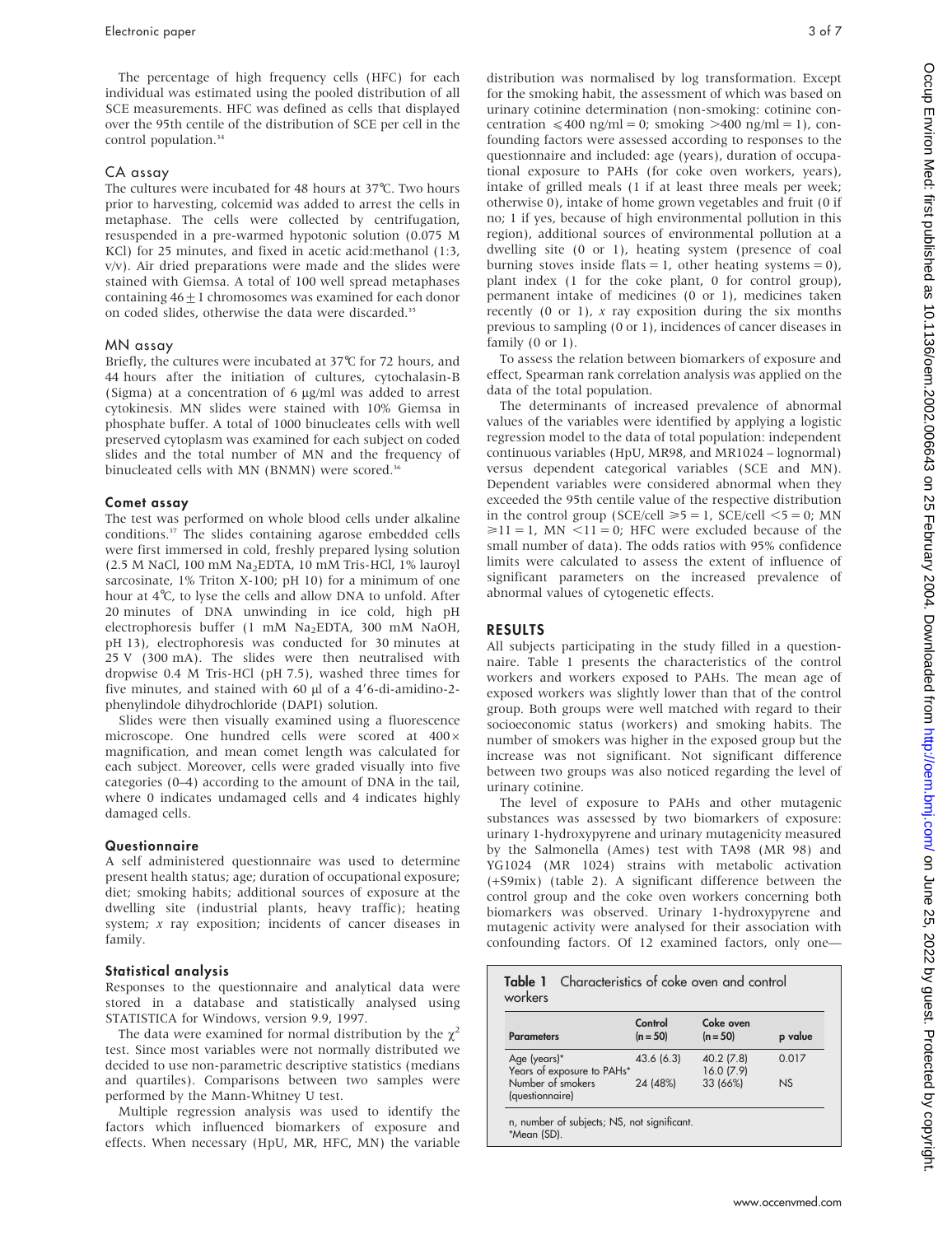| Control                                                                                                                     |                                                |             | Coke oven                                                                                                        |          |             | p value |
|-----------------------------------------------------------------------------------------------------------------------------|------------------------------------------------|-------------|------------------------------------------------------------------------------------------------------------------|----------|-------------|---------|
| HpU (µmol/mol creatinine)<br>$0.6$ (0.4; 1.1) n = 50<br>Non-smoking Smoking<br>$0.5(0.4; 0.6)$ 0.9 $(0.6; 2.0)$<br>$n = 26$ | $n = 24$                                       | p           | 9.0 $(5.5; 14.0)$ n = 50<br>Non-smoking Smoking<br>$0.0063$ $8.5(5.4; 13.2)$ $9.2(5.8; 16.0)$ $0.7290$<br>$n=17$ | $n = 33$ |             | 0.0000  |
| MR 98/24 ml<br>$1.2$ (0.8; 1.9) n = 45<br>Non-smoking Smoking<br>$n = 25$                                                   | $0.9(0.6; 1.2)$ $2.2(1.4; 4.9)$<br>$n = 21$    | p           | $2.7$ (1.5; 4.5) n = 46<br>Non-smoking Smoking<br>$0.0000 \quad 1.2$ (0.6; 1.6) $3.6$ (2.5; 5.7)<br>$n = 16$     | $n = 32$ | p<br>0.0000 | 0.0018  |
| MR 1024/24 ml<br>$5.5$ (2.6; 12.1) n = 45<br>Non-smoking Smoking<br>$n = 25$                                                | $2.8(1.7; 3.9)$ 15.0 $(9.5; 27.5)$<br>$n = 21$ | p<br>0.0000 | 18.2 $(7.3; 28.4)$ n = 47<br>Non-smoking Smoking<br>5.5 (5.1; 8.0) 24.7 (15.2; 33.9) 0.0000<br>$n = 16$          | $n = 32$ | p           | 0.0000  |

smoking habit—affected the level of biomarkers of exposure. The smoking habit significantly increased the level of HpU only in the control group and the level of MR 98 and 1024 both in the exposed and not exposed workers (table 2). Significant positive correlation was obtained between 1-hydoxypyrene excretion and urinary mutagenicity, both for MR98 ( $r_s = 0.478$ ) and MR 1024 ( $r_s = 0.606$ ).

No differences in the level of two biomarkers of biological effects—CA and DNA damage measured by the Comet assay—were observed between the control and exposed group. The mean length of comets was even lower in coke oven workers than in the control group.

Other effect biomarkers (SCE, HFC, and MN) were, however, significantly higher in coke oven workers (table 3) but their level was not associated with the duration of occupational exposure. The proliferation rate index was slightly decreased, ranging from 1.9 in the control group to 1.8 in the occupational group. No confounding factor influenced the level of biomarkers of effects except for the smoking habit which affected HFC, but only in cases when all data were analysed together (coke oven workers + control group). The median HFC in smokers was  $10\%$  (n = 31) and in non-smokers  $6\%$  (n = 26).

Nearly all of the studied relations between the biomarkers of exposure and biomarkers of effect revealed significant positive correlation with varying strengths of associations (table 4). Figure 1 presents the relation between the number of SCE/cell in lymphocytes and urinary HpU concentration in exposed and control subjects.

A logistic regression analysis was performed to identify the determinants of increased prevalence of abnormal values of biomarkers of effects (dependent categorical variables). Exposure parameters (MR98, MR1024, and HpU) were independent variables and confounding factors were the same as listed in statistical methods. It was found that the concentration of HpU in urine was positively associated with an increased odds ratio for SCE. MN results were excluded from the analysis because only 12% of coke oven workers had the number of micronuclei higher than the value of the 95th centile in the control group. The odds ratio for SCE was 3.94—that is, one unit increase of log(HpU) rendered the risk of the prevalence of increased SCE (SCE/cell  $\geq$ 5) nearly four times higher than the chance that the level of SCE would be below the 5 SCE/cell. Since logistic regression analysis revealed no confounding effect of smoking, the relation was established for all data, including smokers (fig 2). The concentration of HpU that corresponds to a 10% probability of increased SCE values was 1.8 mmol/mol creatinine. The prevalence of increased SCE values in lymphocytes did not significantly exceed the background level (5%) when the mean concentration of HpU in post-shift urine did not exceed 1.0 µmol/mol creatinine (table 5). The values of coefficients of the logistic regression equation:  $y = e (b+ax)/(1+e^{b+ax})$ (with standard errors) were as follows:  $b = -3.0111$  (0.6907),  $p = 0.00004$ ; and  $a = 1.3709$  (0.3293),  $p = 0.00008$ . When the logistic regression analysis was applied to the subjects exposed to PAHs only occupationally, the exposure duration did not influence significantly any of the biomarkers of effect.

#### **DISCUSSION**

Current occupational exposure to PAHs was investigated in Polish coke oven plants in order to establish whether they resulted in biological effects which are considered to be indicators for long term adverse health effects. Biological monitoring of the internal dose was based on the analysis of urinary 1-hydroxypyrene and urinary mutagenicity by the Salmonella assay with TA98 and YG1024 after metabolic activation. Biological effect monitoring involved SCE, HFC, CA, and DNA damage by the Comet assay.

| <b>Parameters</b>        | Control                      | Coke oven                    | p value |
|--------------------------|------------------------------|------------------------------|---------|
| SCE/cell*                | $3.9$ (3.0; 4.5) (n = 45)    | 5.9 (4.9; 6.3) (n = 40)      | 0.0000  |
| $%$ HFC*                 | $5(4; 6)$ (n = 26)           | $12(10; 20)$ (n = 31)        | 0.0000  |
| MN/1000 cells*           | $3(2; 5)$ (n = 49)           | 6 (4; 10) $(n = 48)$         | 0.0000  |
| $CA/100$ cellst (n = 95) | 67%                          | 60%                          | 0.5515  |
| Length of comets (um)*   | $34.6$ (31.4; 40.4) (n = 49) | $32.3$ (29.0: 37.3) (n = 49) | 0.0222  |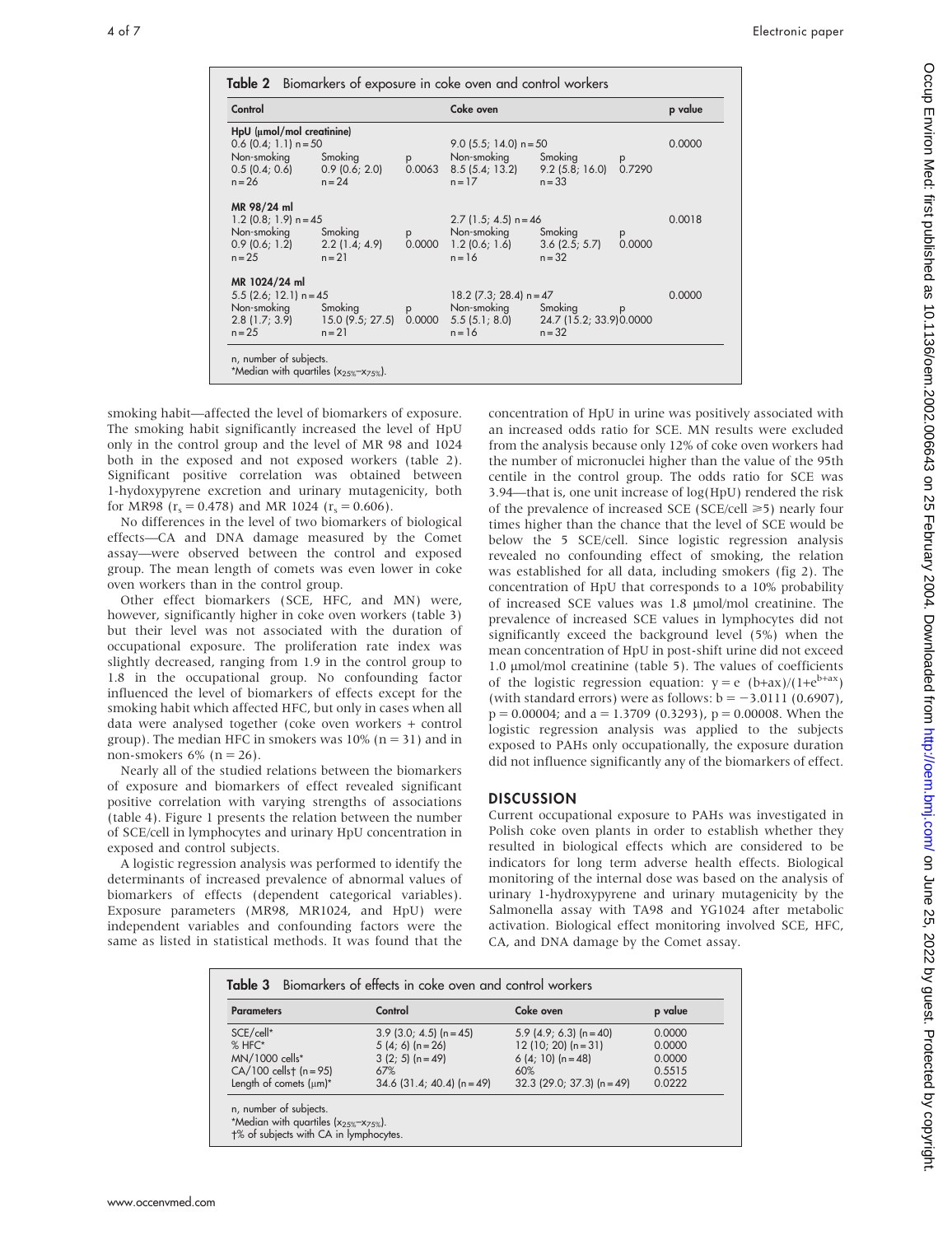|                                | Spearman rank correlation |        |
|--------------------------------|---------------------------|--------|
|                                | $r_{s}$                   | р      |
| $HpU$ ( $\mu$ mol/mol creat) v |                           |        |
| SCE $(n = 85)$                 | 0.80                      | 0.0000 |
| $HFC% (n = 57)$                | 0.91                      | 0.0000 |
| $MN (n = 97)$                  | 0.35                      | 0.0005 |
| MR 98/24 ml v                  |                           |        |
| SCE $(n = 77)$                 | 0.30                      | 0.0076 |
| $HFC (n = 53)$                 | 0.46                      | 0.0005 |
| $MN (n = 88)$                  | 0.25                      | 0.0196 |
| MR 1024/24 ml v                |                           |        |
| $SCE (n = 78)$                 | 0.45                      | 0.0000 |
| $HFC (n = 53)$                 | 0.53                      | 0.0000 |
| $MN (n = 89)$                  | 0.21                      | 0.0501 |

In our study the clear internal occupational exposure related to urinary 1-hydroxypyrene concentration and urinary mutagenicity was found. Many studies aiming at the assessment of the internal exposure of coke oven workers to PAHs were based on the determination of HpU. The concentrations of this biomarker in urine of coke oven workers were up to 20 µmol/mol creatinine.<sup>38</sup> Later investigations performed in West European coke oven workers revealed lower levels of HpU, not exceeding in average the concentration of 2  $\mu$ mol/mol creatinine.<sup>10 39</sup> Contrary to this tendency, the internal exposure to PAHs of Polish coke oven workers tends to increase from the level of 3.6  $\mu$ mol/mol creatinine<sup>7</sup> to 9.0  $\mu$ mol/mol creatinine (table 2).

Jongeneelen proposed an end-of-working-week biological exposure limit of 2.3 µmol HpU/mol creatinine as the concentration equalling the TWA-TLV of  $0.2 \text{ mg/m}^3$  of benzene soluble matter (BSM).<sup>41 42</sup> Only one member of our occupational group had the level of HpU lower than the proposed benchmark guideline for coke oven workers.

In his review of many papers on HpU as a biomarker of exposure to PAHs, Bouchard<sup>43</sup> found that some authors







Figure 2 Probability of increased SCE as a function of HpU concentration in post-shift urine.

suggested a synergistic effect of smoking in combination with PAH exposure in the work environment on the excretion of 1-hydroxypyrene in urine. On the other hand in several other studies smoking caused a significant increase in urinary HpU concentrations only in subjects not occupationally exposed to PAHs, and the differences in HpU excretion between smokers and non-smokers disappeared as exposure levels increased. Our investigations confirmed these findings. The only difference in HpU level between smokers and non-smokers was found among the control subjects. Smoking habit did not influence the differences between the exposed and not exposed workers, probably because of the high exposure to PAHs of coke oven workers which could hide the effect of smoking on HpU level. Similar results were obtained by Zhang and colleagues,<sup>9</sup> but they found significant difference as regards smoking related HpU levels neither in the occupational nor in the control group subjects.

Some research projects involved the determination of urinary mutagenicity as a biomarker of exposure of coke oven workers to PAHs. The results indicated that urinary mutagenicity was not or only slightly related to occupational exposure and strongly affected by smoking.<sup>21 44-46</sup> Other research revealed that although coke oven workers excreted significantly more mutagenic substances in urine than the controls, still the most clear cut difference was between smokers and non-smokers.<sup>7 16 47–49</sup> In our study we found a clear increase of mutagenic rate in coke oven workers' urine with both bacterial strains, but although the increase was significant the influence of smoking on urinary mutagenicity was greater than the effect of exposure. Additionally to the strain TA98 which is usually used in detecting the exposure to PAHs, we used its derivative YG1024 which overproduces acetyltransferase and is highly sensitive to the mutagenicity

| Table 5 The association of HPU concentration with the<br>probability of increased SCE (exposed + control<br>population) |                           |  |  |
|-------------------------------------------------------------------------------------------------------------------------|---------------------------|--|--|
| <b>Probability of increased SCE</b>                                                                                     | HpU (µmol/mol creatinine) |  |  |
| 5%<br>10%                                                                                                               | 1 <sub>0</sub><br>18      |  |  |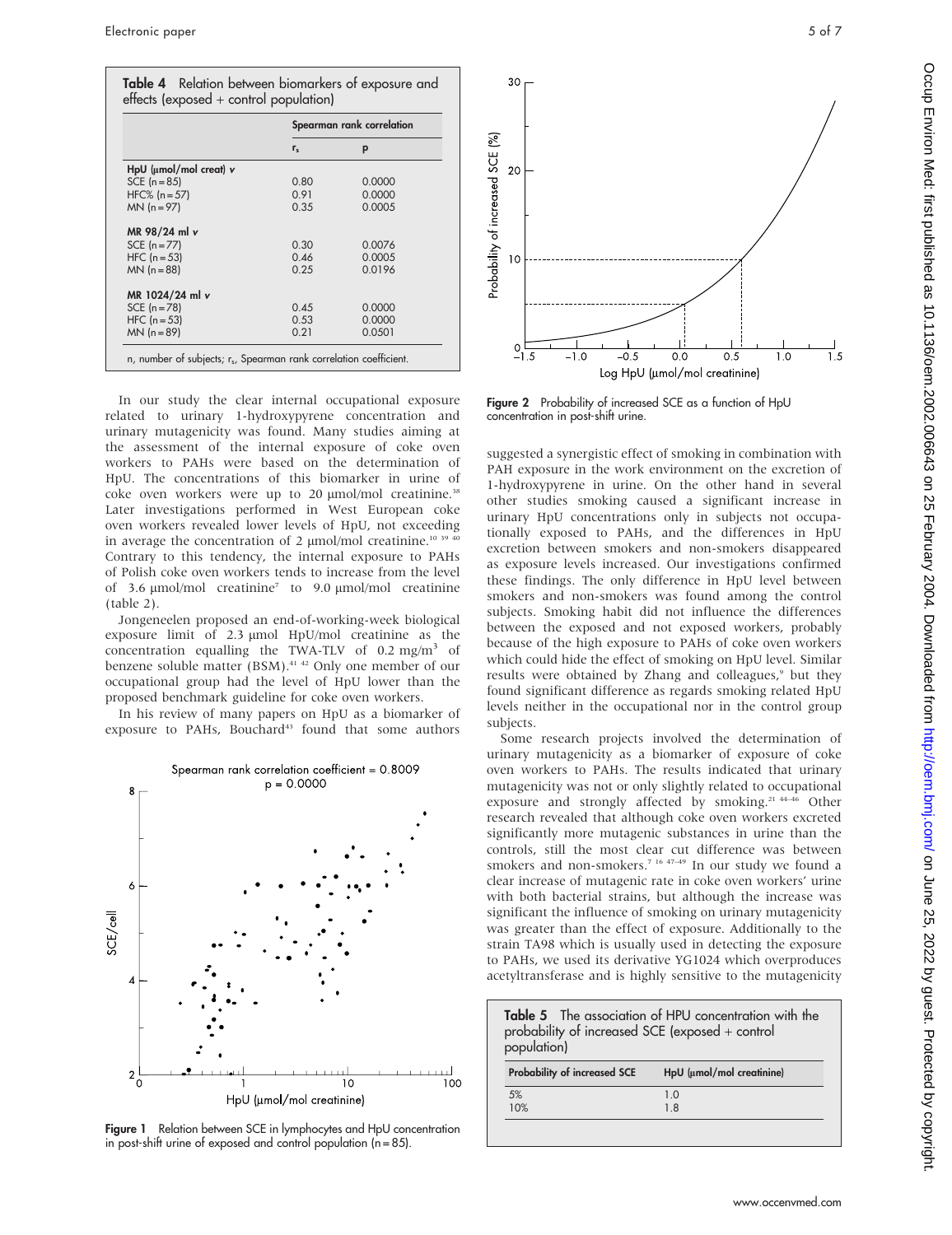of nitroarenes and aromatic amines. YG1024 turned out to be up to six times more sensitive than its parent strain as regards both the occupational and control group. It is worth mentioning that mutagenic substances were detected also in the control group, indicating environmental exposure of the general Silesian population. We found that 100% of urine samples collected from coke oven workers were mutagenic towards YG1024 compared with 78% in the control group. The association between mutagenic rate of urine detected with both strains and HpU level was significant, confirming our previous findings that mutagenic effect of urine is a useful tool in assessing occupational exposure to PAHs at the group level.7

The assessment of health risks due to PAH exposure based on the concentration of 1-hydroxypyrene in urine requires an established quantitative relation between the HpU level and health effects measured in the exposed population. Some authors have investigated the association between HpU and biologically effective dose evaluated by measuring adducts formed between electrophilic metabolites of PAHs and DNA in white blood cells or blood proteins (the investigations were reviewed in Bouchard<sup>43</sup>). However, studies on the relation between 1-hydroxypyrene excretion and genotoxic effects in workers exposed to PAHs, especially in coke oven workers are very scarce. In some biomonitoring studies of coke oven workers, biological effects like SCE, HFC, or CA were shown to be increased due to PAH exposure,<sup>6 19 20 22 23 25 26</sup> where as in other studies no effects were observed.10 17 21 In several studies the associations between the occupational exposure to PAHs and biological effects were detected only in workers who smoked cigarettes.<sup>6 21 24</sup> A significantly increased level of chromosomal aberrations in lymphocytes of coke oven workers was found in very few research projects.<sup>20 26</sup> To our knowledge no published data on significant induction of MN in coke oven workers are available, although this biomarker was applied in some biomonitoring occupational studies.6 10 21 23 24 In most research involving coke oven workers SCE and HFC appeared to be more sensitive cytogenetic biomarkers for biomonitoring of exposure to PAHs than CA or MN frequencies, and the results of our study confirm that finding. However, this study showed also the usefulness of MN in monitoring populations occupationally exposed to PAHs. Unfortunately we did not observe the occupationally induced increase of chromosomal aberrations—so far the only one out of three cytogenetic markers (SCE, CA, MN) that has been considered to have a predictive value for cancer risk.<sup>50</sup>

The comet assay has been increasingly popular over the past 10 years. The version described by Singh and colleagues (1988) has been the protocol of choice in biomonitoring studies. The end point measured by this traditional comet assay is a mixture of direct strand breaks and DNA damage that is converted to strand breaks by alkaline treatment. The term ''DNA damage'' is used to encompass all types of damage detected by the traditional comet assay.<sup>51</sup> In very few studies was the comet assay used as a method of monitoring occupational exposure of coke oven workers. Marczynski and colleagues<sup>40</sup> and Popp and colleagues, $17$  using the alkaline filter elution assay, found significantly more DNA strand breaks in coke oven workers than in the controls. In our study the comet assay did not prove to be a good tool in assessing occupational exposure of coke oven workers to PAHs. The level of DNA damage determined by the length of the comet tail did not show increase in the occupational group. Similarly Van Delft and colleagues<sup>10</sup> did not find significant differences in DNA strand breaks between controls and coke oven workers. Furthermore, no smoking or GSTM1 and GSTT1 genetic polymorphism related effect was observed in their study.

Although it has frequently been shown that tobacco smoking results in increased levels of biomarkers of effect, various studies often provide mixed results. Smoking induced the formation of genetic endpoints such as SCE, HFC, or DNA strand breaks in some studies<sup>6 10 17 21 22 24</sup> while in others (or referring to other biomarkers) no effect of smoking was reported.10 23 26 40 As in the latest studies, smoking did not influence significantly any of the applied biomarkers of effect in Polish coke oven workers.

The influence of exposure duration (in years) of coke oven workers on the level of effect biomarkers was examined by Buchet and colleagues.<sup>6</sup> They did not identify exposure duration as a statistically significant determinant of any of the biomarkers of effects. Our study confirmed that finding, which may suggest that these biomarkers mainly reflect recent exposure to genotoxic chemicals.

Since epidemiological studies of cancer mortality related to long term average urinary 1-hydroxypyrene concentration are not available and a sound health based limit value of HpU cannot be set as yet, Jongeneelen<sup>42</sup> made an attempt to propose a three level benchmark guideline for urinary 1-hydroxypyrene. The second level of the benchmark guideline—a no-biological-effect level—is the highest reported level of 1-hydroxypyrene in urine of exposed workers at which increased genotoxic effects were not observed. This benchmark guideline was based on the research of Buchet and colleagues,<sup>6</sup> who measured cytogenetic endpoints in lymphocytes of Belgian workers exposed to PAHs, including coke oven workers and in the controls. A logistic regression analysis revealed that post-shift HpU concentration was positively associated with an increased odds ratio for HFC. In view of the confounding effect of smoking they established the relation for smokers and non-smokers separately. They found that in the non-smoking workers the prevalence of the increased HFC values in lymphocytes did not significantly exceed the background level (5%) when the HpU concentration in post-shift urine did not exceed  $2.7 \mu$ g/g creatinine  $(1.4 \mu$ mol/mol creatinine).<sup>6</sup> Jongeneelen proposed the level of 1.4 µmol/mol creatinine as the second level of the benchmark guideline.<sup>42</sup>

In our study we aimed to confirm the results of Buchet and colleagues,<sup>6</sup> performing the same analysis on the data of Polish coke oven workers. Since we did not find a confounding effect of smoking, the association of the concentration of HpU with the probability of increased SCE included all data. The results revealed that for preventive action it seems better to maintain the exposure to PAHs at a level which prevents an increased prevalence of this biomarker—that is, below the HpU concentration of 1.0  $\mu$ mol/mol creatinine. However, although SCE is an established biomarker of exposure for mutagens or carcinogens in the work environment, the long term health significance of increased SCE is still unknown, and it is not clear whether that biomarker may serve as a biomarker for a genotoxic effect resulting in an enhanced cancer risk. Unless such an association is observed, a sound biological exposure limit based on the relation SCE-HpU cannot be proposed, the more so as no induction of CA in PBL of coke oven workers was observed in our study.

In conclusion, we found that occupational exposure of coke oven workers resulted in significantly increased levels of biomarkers of exposure (HpU and mutagenic rate) and some biomarkers of effect (SCE, HFC, and MN). SCE and HFC were more sensitive than MN frequencies for biomonitoring of the exposure to PAHs. The association found between the probability of increased SCE values and 1-hydroxypyrene concentrations in post-shift urine suggests that HpU should not increase the level of 1.0  $\mu$ mol/mol creatinine.